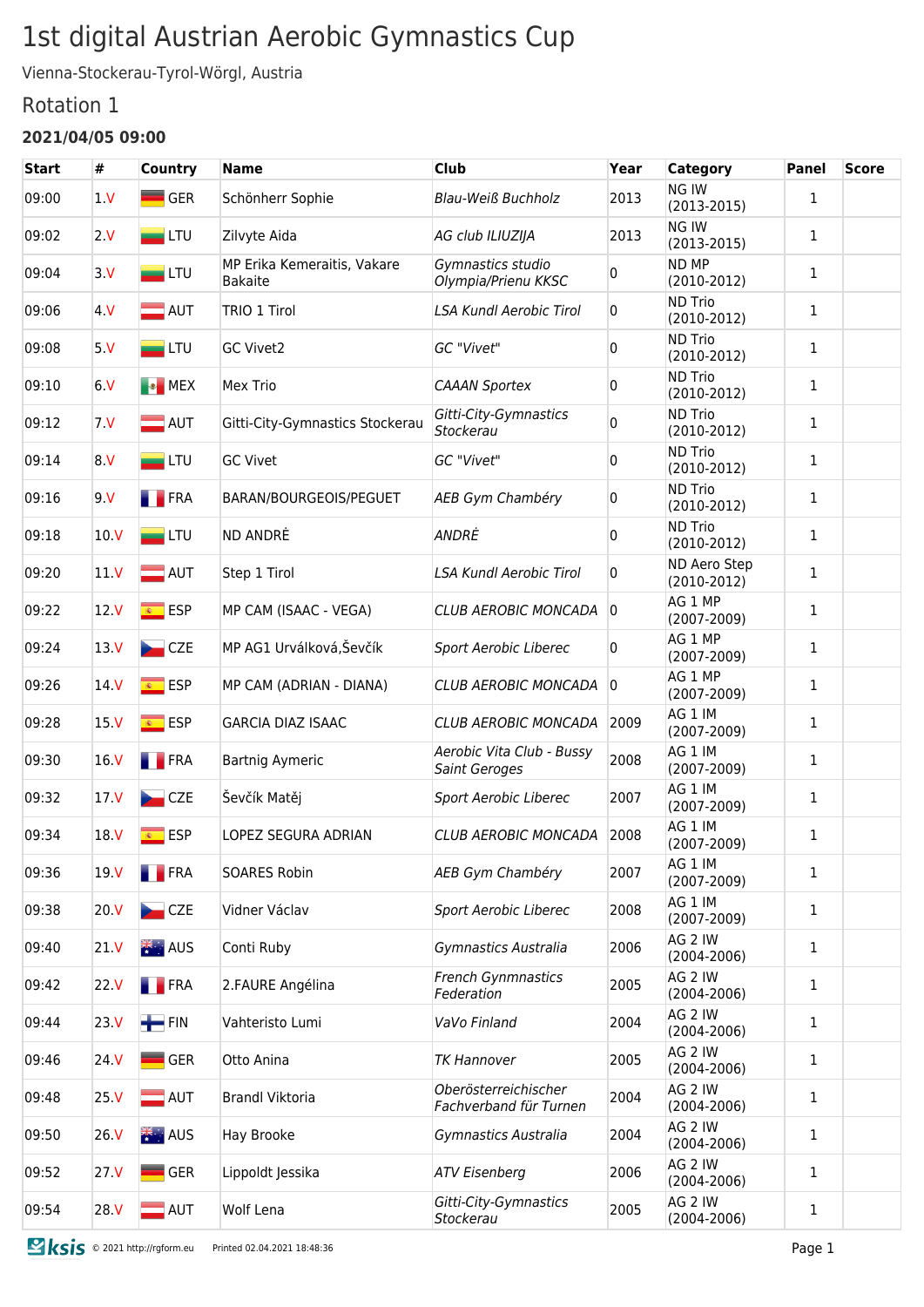| Start | #               | Country                  | <b>Name</b>                                  | <b>Club</b>                                    | Year | <b>Category</b>              | <b>Panel</b> | <b>Score</b> |
|-------|-----------------|--------------------------|----------------------------------------------|------------------------------------------------|------|------------------------------|--------------|--------------|
| 09:56 | 29. V           | $\blacksquare$ FIN       | Vähäsilta Miljamaria                         | Turun Urheiluliitto                            | 2006 | AG 2 IW<br>$(2004 - 2006)$   | $\mathbf{1}$ |              |
| 09:58 | 30 <sub>N</sub> | $\overline{\bullet}$ ESP | CIFUENTES BLASCO LAURA QIN                   | <b>CLUB AEROBIC MONCADA</b>                    | 2005 | AG 2 IW<br>$(2004 - 2006)$   | 1            |              |
| 10:00 | 31 V            | <b>No. 405</b>           | Gal Emma                                     | Gymnastics Australia                           | 2004 | AG 2 IW<br>$(2004 - 2006)$   | 1            |              |
| 10:02 | 32 V            | $\blacksquare$ FIN       | Österholm Kia                                | Turun Urheiluliitto                            | 2004 | AG 2 IW<br>$(2004 - 2006)$   | 1            |              |
| 10:04 | 33.V            | $\blacksquare$ FIN       | Pulkki Anni                                  | VaVo Finland                                   | 2005 | AG 2 IW<br>$(2004 - 2006)$   | 1            |              |
| 10:06 | 34 V            | <b>GER</b>               | Puschendorf Jannika                          | <b>ATV Eisenberg</b>                           | 2005 | AG 2 IW<br>$(2004 - 2006)$   | 1            |              |
| 10:08 | 35 V            | $\blacksquare$ FIN       | Laaksonen Hilda                              | Turun Urheiluliitto                            | 2005 | AG 2 IW<br>$(2004 - 2006)$   | 1            |              |
| 10:10 | 36 V            | <b>XX</b> AUS            | Dragicevic Maia                              | Gymnastics Australia                           | 2005 | AG 2 IW<br>$(2004 - 2006)$   | 1            |              |
| 10:12 | 37 V            | $\blacksquare$ AUT       | Ehrenhöfer Florentine                        | Gitti-City-Gymnastics<br>Stockerau             | 2004 | AG 2 IW<br>$(2004 - 2006)$   | 1            |              |
| 10:14 | 38 V            | $H$ FIN                  | Teinikivi Nanne                              | Turun Urheiluliitto                            | 2005 | AG 2 IW<br>$(2004 - 2006)$   | 1            |              |
| 10:16 | 39 V            | $H$ FIN                  | Nääppä Anniina                               | VaVo Finland                                   | 2005 | AG 2 IW<br>$(2004 - 2006)$   | 1            |              |
| 10:18 | 40 V            | 张· AUS                   | Ghazi Leila                                  | Gymnastics Australia                           | 2005 | AG 2 IW<br>$(2004 - 2006)$   | 1            |              |
| 10:20 | 41 V            | $\blacksquare$ GER       | Steinjan Felicia                             | Turnteam TG Nieder-<br>Ingelheim               | 2004 | AG 2 IW<br>$(2004 - 2006)$   | 1            |              |
| 10:22 | 42 V            | $\blacksquare$ AUT       | Höger Anna                                   | Invibe the Gym Aerobic<br>Tirol                | 2006 | AG 2 IW<br>$(2004 - 2006)$   | 1            |              |
| 10:24 | 43 V            | $\blacksquare$ FIN       | Vainio Nea                                   | Turun Urheiluliitto                            | 2004 | AG 2 IW<br>$(2004 - 2006)$   | 1            |              |
| 10:26 | 44 V            | <b>FRA</b>               | 3-LENCLOS Maëlys                             | <b>French Gynmnastics</b><br>Federation        | 2004 | AG 2 IW<br>$(2004 - 2006)$   | 1            |              |
| 10:28 | 45 V            | $\blacksquare$ ARG       | Guadalupe Aberastain Oro                     | Gimnasio Marcela<br>Mammana                    | 0    | AG 2 IW<br>$(2004 - 2006)$   | 1            |              |
| 10:30 | 46 V            | $\blacksquare$ GER       | Köcher Alina                                 | <b>ATV Eisenberg</b>                           | 2005 | AG 2 IW<br>$(2004 - 2006)$   | 1            |              |
| 10:32 | 47 V            | 米· AUS                   | Manev MacKenzie                              | Gymnastics Australia                           | 2006 | AG 2 IW<br>$(2004 - 2006)$   | 1            |              |
| 10:34 | 48.V            | $\blacksquare$ AUT       | Robl Lea                                     | Oberösterreichischer<br>Fachverband für Turnen | 2004 | AG 2 IW<br>$(2004 - 2006)$   | 1            |              |
| 10:36 | 49 V            | <b>FRA</b>               | 1.CHABROL Astrid                             | <b>French Gynmnastics</b><br>Federation        | 2006 | AG 2 IW<br>$(2004 - 2006)$   | 1            |              |
| 10:38 | 50 V            | $\blacksquare$ FIN       | Lauroma Mea                                  | Turun Urheiluliitto                            | 2005 | AG 2 IW<br>$(2004 - 2006)$   | 1            |              |
| 10:40 | 51 V            | <b>O</b> IND             | Nancy Barouliya                              | Goenka Sports Academy                          | 2005 | AG 2 IW<br>$(2004 - 2006)$   | 1            |              |
| 10:42 | 52 V            | $\blacksquare$ ARG       | Weber Lara                                   | Gimnasio Marcela<br>Mammana                    | 2006 | AG 2 IW<br>$(2004 - 2006)$   | 1            |              |
| 10:44 | 53 V            | $\blacksquare$ FIN       | Hakonen, Hällström, Tolonen                  | VaVo Finland                                   | 0    | AG 2 Trio<br>$(2004 - 2006)$ | 1            |              |
| 10:46 | 54 V            | $\blacksquare$ FIN       | Nousiainen, Nääppä, Ollila                   | VaVo Finland                                   | 0    | AG 2 Trio<br>$(2004 - 2006)$ | 1            |              |
| 10:48 | 55 V            | <mark>⊛ ESP</mark>       | TR CAM (JULA - SILVIA - JADE)                | <b>CLUB AEROBIC MONCADA</b>                    | 0    | AG 2 Trio<br>$(2004 - 2006)$ | 1            |              |
| 10:50 | 56 V            | $+$ FIN                  | Laaksonen-Soininen-Vainio                    | Turun Urheiluliitto                            | 0    | AG 2 Trio<br>$(2004 - 2006)$ | 1            |              |
| 10:52 | 57 V            | $\blacksquare$ GER       | Trio ATV Eisenberg                           | <b>ATV Eisenberg</b>                           | 0    | AG 2 Trio<br>$(2004 - 2006)$ | 1            |              |
| 10:54 | 58 V            | $+$ FIN                  | Alimyllymaa, Antinaho, Väisänen VaVo Finland |                                                | 0    | AG 2 Trio<br>$(2004 - 2006)$ | 1            |              |
| 10:56 | 59 V            | $\blacksquare$ AUT       | Gitti-City-Gymnastics Stockerau              | Gitti-City-Gymnastics<br>Stockerau             | 0    | AG 2 Trio<br>$(2004 - 2006)$ | 1            |              |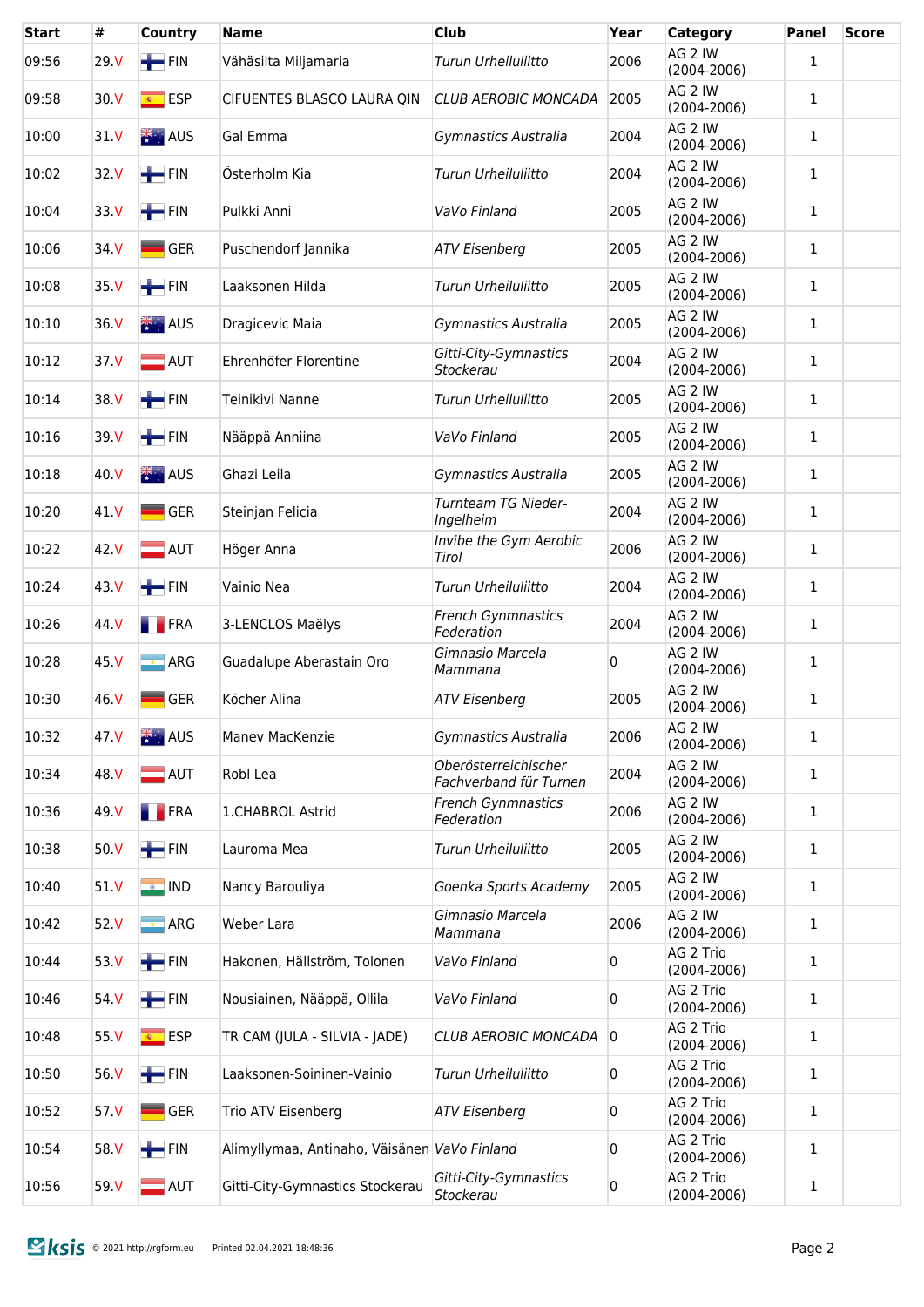| <b>Start</b> | #               | <b>Country</b> | <b>Name</b>                   | <b>Club</b>                        | Year | <b>Category</b>                    | <b>Panel</b> | <b>Score</b> |
|--------------|-----------------|----------------|-------------------------------|------------------------------------|------|------------------------------------|--------------|--------------|
| 10:58        | 60 <sub>N</sub> | $+$ FIN        | Kivelä, Lauroma, Teinikivi    | TuUL                               | 0    | AG 2 Trio<br>$(2004 - 2006)$       |              |              |
| 11:00        | 61V             | $+$ FIN        | Paulamäki, Pulkki, Vahteristo | VaVo Finland                       | 0    | AG 2 Trio<br>$(2004 - 2006)$       |              |              |
| 11:02        | 62.V            | <u>s</u> ESP   | AERODANCE CAM AG2             | CLUB AEROBIC MONCADA               | -0   | AG 2 Aero Dance<br>$(2004 - 2006)$ |              |              |
| 11:04        | 63.V            | $=$ AUT        | AUT AD AG2                    | Austrian Gymnastics<br>Federation  |      | AG 2 Aero Dance<br>$(2004 - 2006)$ |              |              |
| 11:06        | 64.V            | $+$ FIN        | <b>TuUL AD</b>                | Turun Urheiluliitto                | 0    | AG 2 Aero Dance<br>$(2004 - 2006)$ |              |              |
| 11:08        | 65 <sub>N</sub> | <b>HUN</b>     | <b>HUN AS</b>                 | Hungarian Gymnastics<br>Federation |      | AG 2 Aero Step<br>$(2004 - 2006)$  |              |              |

# Rotation 2

### **2021/04/05 11:20**

| <b>Start</b> | #               | <b>Country</b>     | <b>Name</b>              | <b>Club</b>                                          | Year | <b>Category</b>               | <b>Panel</b> | <b>Score</b> |
|--------------|-----------------|--------------------|--------------------------|------------------------------------------------------|------|-------------------------------|--------------|--------------|
| 11:20        | 1 <sub>V</sub>  | $\blacksquare$ LTU | Klevinskaite Estela      | GC "Vivet"                                           | 2010 | ND IW<br>$(2010-2012)$        | 1            |              |
| 11:22        | 2V              | <b>FRA</b>         | <b>BARAN Ayleen</b>      | AEB Gym Chambéry                                     | 2010 | ND IW<br>$(2010-2012)$        | 1            |              |
| 11:24        | 3. V            | $\blacksquare$ GER | Rammenzweig Emma         | Turnteam TG Nieder-<br>Ingelheim                     | 2010 | ND IW<br>$(2010-2012)$        | 1            |              |
| 11:26        | 4 V             | $\blacksquare$ AUT | Hammer Suki              | Gitti-City-Gymnastics 2010<br>Stockerau              |      | ND IW<br>$(2010-2012)$        | 1            |              |
| 11:28        | 5V              | $\blacksquare$ AUT | Seebacher Alina          | <b>LSA Kundl Aerobic</b><br>Tirol                    | 2010 | ND IW<br>$(2010-2012)$        | 1            |              |
| 11:30        | 6V              | <b>GER</b>         | Eggenstein Emma          | <b>Blau-Weiß Buchholz</b>                            | 2011 | ND IW<br>$(2010-2012)$        | 1            |              |
| 11:32        | 7 <sub>V</sub>  | $\blacksquare$ AUT | Schön Laura              | Invibe the Gym<br>Aerobic Tirol                      | 2010 | ND IW<br>$(2010-2012)$        | 1            |              |
| 11:34        | 8. V            | 米· AUS             | <b>Alder Tamsin</b>      | Gymnastics Australia 2011                            |      | ND IW<br>$(2010-2012)$        | 1            |              |
| 11:36        | 9 <sub>N</sub>  | $\blacksquare$ AUT | <b>Weitzer Emelie</b>    | Gitti-City-Gymnastics 2012<br>Stockerau              |      | ND IW<br>$(2010-2012)$        | 1            |              |
| 11:38        | 10 <sub>N</sub> | <b>EX</b> MEX      | Mondragon Arely          | <b>CAAAN Sportex</b>                                 | 2010 | ND IW<br>$(2010-2012)$        | 1            |              |
| 11:40        | 11V             | $\blacksquare$ AUT | Sedlacek Melina          | Gitti-City-Gymnastics<br>Stockerau                   | 2011 | <b>ND IW</b><br>$(2010-2012)$ | 1            |              |
| 11:42        | 12 <sub>V</sub> | $\blacksquare$ LTU | <b>Barstyte Auguste</b>  | Prienai KKSC                                         | 2012 | <b>ND IW</b><br>$(2010-2012)$ | 1            |              |
| 11:44        | 13V             | $\blacksquare$ AUT | <b>Waldhauser Nicole</b> | Oberösterreichischer<br>Fachverband für<br>Turnen    | 2010 | ND IW<br>$(2010-2012)$        | 1            |              |
| 11:46        | 14 <sub>V</sub> | <b>FRA</b>         | Laquerbe Margaux         | Coquelicot Toulouse<br>Gymnastique<br>(CTGYM)        | 2010 | ND IW<br>$(2010-2012)$        | 1            |              |
| 11:48        | 15 <sub>V</sub> | $\blacksquare$ AUT | Schäl Marie              | SAB Brixlegg Aerobic 2010<br>Tirol                   |      | ND IW<br>$(2010-2012)$        | 1            |              |
| 11:50        | 16 <sub>V</sub> | 米· AUS             | Alder Harriet            | Gymnastics Australia 2010                            |      | <b>ND IW</b><br>$(2010-2012)$ | 1            |              |
| 11:52        | 17 <sub>N</sub> | <b>SEE</b> MAS     | Ismail Sabrina           | Johor Association<br>Gymnastics<br>Amateur, Malaysia | 2011 | ND IW<br>$(2010-2012)$        | $\mathbf 1$  |              |
| 11:54        | 18 V            | $\blacksquare$ AUT | Rausch Heidi             | Gitti-City-Gymnastics 2012<br>Stockerau              |      | ND IW<br>$(2010-2012)$        | $\mathbf 1$  |              |
| 11:56        | 19 <sub>N</sub> | <b>EX</b> MEX      | Berriel Brenda           | <b>CAAAN Sportex</b>                                 | 2011 | ND IW<br>$(2010-2012)$        | $\mathbf 1$  |              |
| 11:58        | 20 V            | <b>FRA</b>         | Franjau Margaux          | Coquelicot Toulouse<br>Gymnastique<br>(CTGYM)        | 2010 | ND IW<br>$(2010-2012)$        | $\mathbf 1$  |              |
| 12:00        | 21V             | KGZ<br>$\circ$     | Alga                     | Alga                                                 | 0    | ND Group<br>$(2010-2012)$     | 1            |              |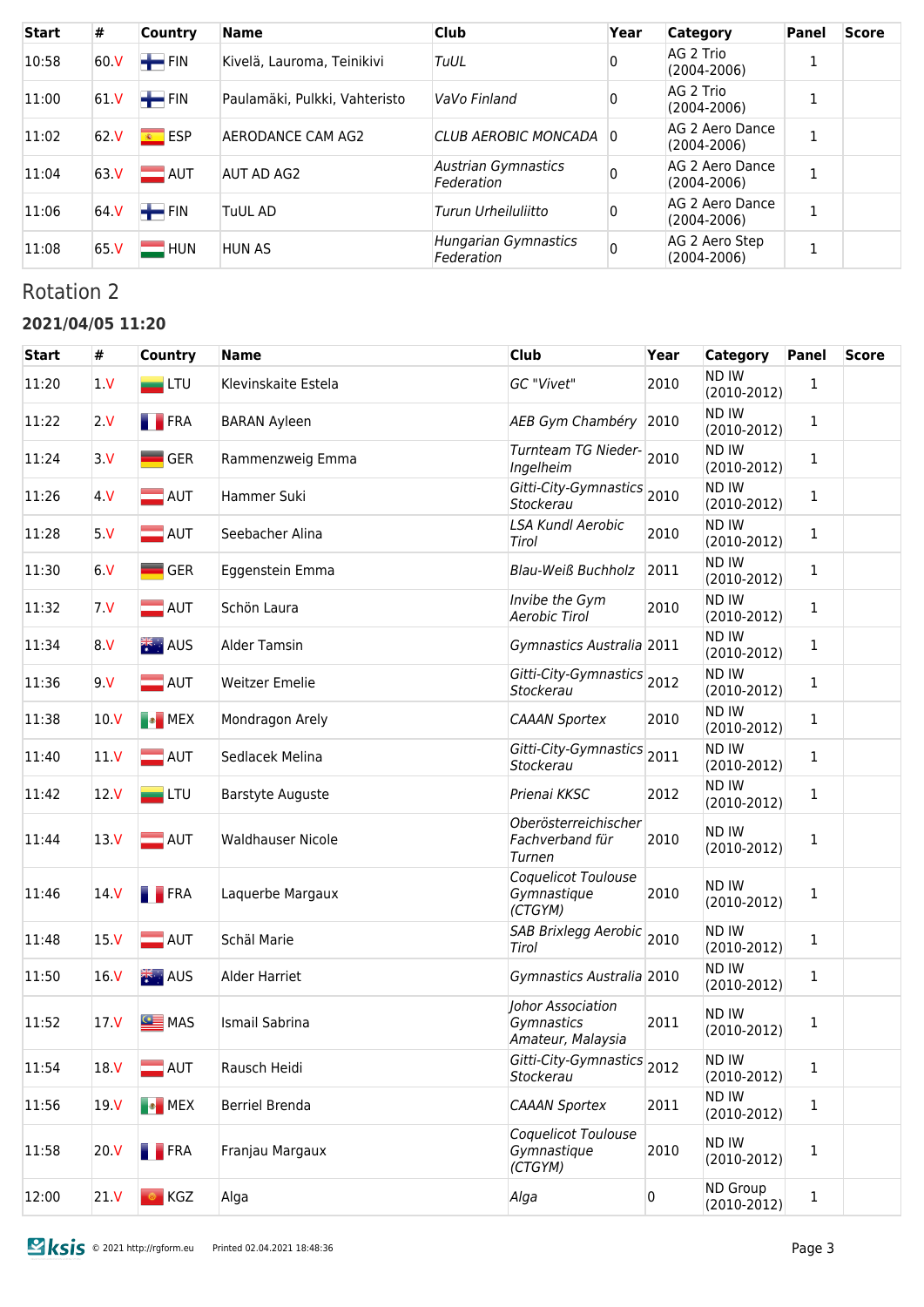| <b>Start</b> | #               | Country             | <b>Name</b>                                                     | Club                                  | Year           | <b>Category</b>                       | <b>Panel</b> | <b>Score</b> |
|--------------|-----------------|---------------------|-----------------------------------------------------------------|---------------------------------------|----------------|---------------------------------------|--------------|--------------|
| 12:02        | 22. V           | $\blacksquare$ LTU  | <b>GC Vivet</b>                                                 | GC "Vivet"                            | 0              | <b>ND Group</b><br>$(2010-2012)$      | 1            |              |
| 12:04        | 23. V           | $\blacksquare$ LTU  | ND2 GROUP ANDRÉ                                                 | ANDRĖ                                 | 0              | <b>ND Group</b><br>$(2010-2012)$      | $\mathbf{1}$ |              |
| 12:06        | 24 V            | $+$ FIN             | VaVo 1                                                          | VaVo Finland                          | 0              | AG 1 Group<br>$(2007 - 2009)$         | $\mathbf{1}$ |              |
| 12:08        | 25 <sub>V</sub> | <b>FRA</b>          | AMGA AG1 GROUP                                                  | AMGA                                  | 0              | AG 1 Group<br>$(2007 - 2009)$         | $\mathbf{1}$ |              |
| 12:10        | 26 V            | $\blacksquare$ FIN  | Björkqvist, Haapanen, Järvinen, Korpela,<br>Sirviö              | TuUL                                  | 0              | AG 1 Group<br>$(2007 - 2009)$         | $\mathbf{1}$ |              |
| 12:12        | 27. V           | <b>EX</b> MEX       | Mex GP                                                          | <b>CAAAN Sportex</b>                  | 0              | AG 1 Group<br>$(2007 - 2009)$         | $\mathbf{1}$ |              |
| 12:14        | 28.V            | <mark>⊛ ESP</mark>  | GR CAM (ARIADNA-ISAAC-ADRIAN-JARA-<br>DIANA)                    | <b>CLUB AEROBIC</b><br>MONCADA        | 0              | AG 1 Group<br>$(2007 - 2009)$         | $\mathbf{1}$ |              |
| 12:16        | 29 V            | $\blacksquare$ FIN  | VaVo <sub>2</sub>                                               | VaVo Finland                          | 0              | AG 1 Group<br>$(2007 - 2009)$         | $\mathbf{1}$ |              |
| 12:18        | 30 <sub>N</sub> | <mark>⊛ ESP</mark>  | AERODANCE CAM AG1                                               | <b>CLUB AEROBIC</b><br><b>MONCADA</b> | 0              | AG 1 Aero<br>Dance<br>$(2007 - 2009)$ | 1            |              |
| 12:20        | 31 <sub>N</sub> | $\blacksquare$ AUT  | Dance 1Tirol                                                    | Invibe the Gym<br>Aerobic Tirol       | 0              | AG 1 Aero<br>Dance<br>$(2007 - 2009)$ | 1            |              |
| 12:22        | 32.V            | $\blacksquare$ LTU  | DANCE AG1 ILIUZIJA/IEVA                                         | AG club ILIUZIJA, AG<br>club IEVA     | $\Omega$       | AG 1 Aero<br>Dance<br>(2007-2009)     | 1            |              |
| 12:24        | 33 V            | $H$ FIN             | Nousiainen Sampo                                                | VaVo Finland                          | 2006           | AG 2 IM<br>(2004-2006                 | 1            |              |
| 12:26        | 34 V            | $+$ FIN             | Nousiainen, Nääppä                                              | VaVo Finland                          | $\overline{0}$ | AG 2 MP<br>$(2004 - 2006)$            | 1            |              |
| 12:28        | 35 V            | $\blacksquare$ FIN  | Laaksonen-Lauroma-Soininen-Teinikivi-Vainio Turun Urheiluliitto |                                       | 0              | AG 2 Group<br>$(2004 - 2006)$         | $\mathbf 1$  |              |
| 12:30        | 36. V           | $=$ LTU             | <b>GROUP ANDRÉ</b>                                              | ANDRĖ                                 | $\mathbf{0}$   | AG 2 Group<br>$(2004 - 2006)$         | $\mathbf 1$  |              |
| 12:32        | 37 V            | $\leftarrow$ FIN    | VaVo 1                                                          | VaVo Finland                          | 0              | AG 2 Group<br>$(2004 - 2006)$         | $\mathbf 1$  |              |
| 12:34        | 38 V            | $\blacksquare$ FIN  | VaVo <sub>2</sub>                                               | VaVo Finland                          | 0              | AG 2 Group<br>$(2004 - 2006)$         | $\mathbf{1}$ |              |
| 12:36        | 39 V            | · ARG               | Brenda Weber                                                    | Gimnasio Marcela<br>Mammana           | 1998           | Seniors IW<br>(2003 and<br>older)     | 1            |              |
| 12:38        | 40 V            | 类:AUS               | Warren Michaela                                                 | Gymnastics Australia 1996             |                | Seniors IW<br>(2003 and<br>older)     | 1            |              |
| 12:40        | 41 V            | $\blacksquare$ GER  | <b>Fuchs Tiia</b>                                               | <b>Blau-Weiß Buchholz</b>             | 2003           | Seniors IW<br>(2003 and<br>older)     | 1            |              |
| 12:42        | 42.V            | $=$ LTU             | Stancikaite Simona                                              | Lithuania Sports<br>University        | 1999           | Seniors IW<br>(2003 and<br>older)     | 1            |              |
| 12:44        | 43 V            | $\blacksquare$ GER  | Grabowski Viola                                                 | Turnteam TG Nieder-<br>Ingelheim      | 2001           | Seniors IW<br>(2003 and<br>older)     | 1            |              |
| 12:46        | 44 V            | <b>FRA</b>          | 3-LEBLANC Juliette                                              | French Gynmnastics<br>Federation      | 2001           | Seniors IW<br>(2003 and<br>older)     | 1            |              |
| 12:48        | 45 V            | <b>Exercise AUS</b> | Poole Rylee                                                     | Gymnastics Australia 2003             |                | Seniors IW<br>(2003 and<br>older)     | 1            |              |
| 12:50        | 46.V            | $\blacksquare$ GER  | Fey Fabienne                                                    | Turnteam TG Nieder-<br>Ingelheim      |                | Seniors IW<br>(2003 and<br>older)     | 1            |              |
| 12:52        | 47 V            | 类:AUS               | Greenbaum Deborah                                               | Gymnastics Australia 1997             |                | Seniors IW<br>(2003 and<br>older)     | 1            |              |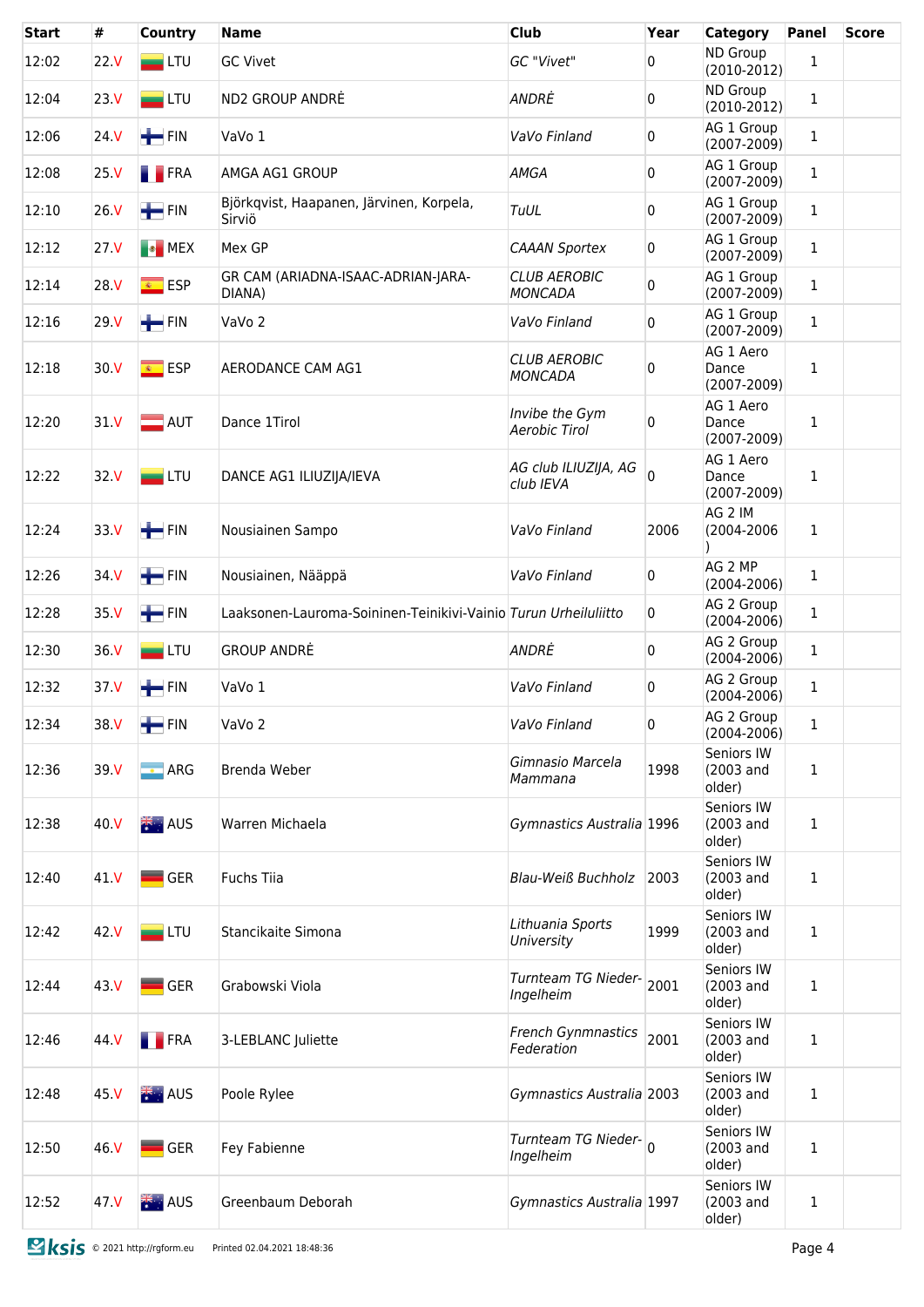| <b>Start</b> | #    | <b>Country</b>               | <b>Name</b>                     | <b>Club</b>                                     | Year | <b>Category</b>                   | <b>Panel</b> | <b>Score</b> |
|--------------|------|------------------------------|---------------------------------|-------------------------------------------------|------|-----------------------------------|--------------|--------------|
| 12:54        | 48.V | $\bullet$ KGZ                | Chernyshova Amalia              | Alga                                            | 2003 | Seniors IW<br>(2003 and<br>older) | 1            |              |
| 12:56        | 49 V | 米· AUS                       | McIntyre Mercedes               | Gymnastics Australia 1997                       |      | Seniors IW<br>(2003 and<br>older) | 1            |              |
| 12:58        | 50.V | $+$ FIN                      | Huiko Olivia                    | Vantaa Gymnastics<br>Club                       | 2002 | Seniors IW<br>(2003 and<br>older) | 1            |              |
| 13:00        | 51 V | 张· AUS                       | Narvo Matilda                   | Gymnastics Australia 2001                       |      | Seniors IW<br>(2003 and<br>older) | 1            |              |
| 13:02        | 52 V | $\leftarrow$ FIN             | Mokkila Saija                   | Vantaa Gymnastics<br>Club                       | 1995 | Seniors IW<br>(2003 and<br>older) | 1            |              |
| 13:04        | 53 V | $\blacksquare$ GER           | Iyabi Michelle                  | Turnteam TG Nieder-<br>Ingelheim                | 2001 | Seniors IW<br>(2003 and<br>older) | 1            |              |
| 13:06        | 54 V | $\blacksquare$ AUT           | Moser Paula                     | Invibe the Gym<br>Aerobic Tirol                 | 2003 | Seniors IW<br>(2003 and<br>older) | 1            |              |
| 13:08        | 55 V | $\blacksquare$ FIN           | Oikari Liinu                    | Vantaa Gymnastics<br>Club                       | 2002 | Seniors IW<br>(2003 and<br>older) | 1            |              |
| 13:10        | 56.V | <b>FRA</b>                   | 2-LESTRUHAUT Clara              | French Gynmnastics<br>Federation                | 2003 | Seniors IW<br>(2003 and<br>older) | 1            |              |
| 13:12        | 57 V | $\blacksquare$ UKR           | Mykhaylova Viktoriia            | Lviv Army Sport<br>Base                         | 1989 | Seniors IW<br>(2003 and<br>older) | 1            |              |
| 13:14        | 58 V | <b>FRA</b>                   | 1-MICHARD Enola                 | <b>French Gynmnastics</b><br>Federation         | 2002 | Seniors IW<br>(2003 and<br>older) | 1            |              |
| 13:16        | 59 V | <b>FRA</b>                   | 4-SILVA Alexia                  | French Gynmnastics<br>Federation                | 2001 | Seniors IW<br>(2003 and<br>older) | $\mathbf{1}$ |              |
| 13:18        | 60 V | <mark>⊛ ESP</mark>           | ESTEFANO SANCHO MARIA           | <b>CLUB AEROBIC</b><br><b>MONCADA</b>           | 2001 | Seniors IW<br>(2003 and<br>older) | 1            |              |
| 13:20        | 61 V | 张· AUS                       | Feaver Olivia                   | Gymnastics Australia 1998                       |      | Seniors IW<br>(2003 and<br>older) | $\mathbf{1}$ |              |
| 13:22        | 62.V | <b>ARG</b>                   | Medina Valentina                | Gimnasio Marcela<br>Mammana                     | 1995 | Seniors IW<br>(2003 and<br>older) | 1            |              |
| 13:24        | 63 V | $\blacksquare$ FIN           | Keurulainen Maija               | Vantaa Gymnastics<br>Club                       | 1994 | Seniors IW<br>(2003 and<br>older) | 1            |              |
| 13:26        | 64 V | <b>FRA</b>                   | 5-VALERO Line                   | <b>French Gynmnastics</b><br>Federation         | 2002 | Seniors IW<br>(2003 and<br>older) | 1            |              |
| 13:28        | 65 V | <b>NEW AUS</b>               | Uno Carissa                     | Gymnastics Australia 2000                       |      | Seniors IW<br>(2003 and<br>older) | $\mathbf 1$  |              |
| 13:30        | 66 V | $\overline{\phantom{a}}$ GER | Grabowski Lelia                 | Turnteam TG Nieder-<br>Ingelheim                | 2003 | Seniors IW<br>(2003 and<br>older) | 1            |              |
| 13:32        | 67.V | $\blacksquare$ THA           | Intakul Chawisa                 | Gymnastics<br>Association of<br><b>Thailand</b> | 1998 | Seniors IW<br>(2003 and<br>older) | 1            |              |
| 13:34        | 68 V | $\blacksquare$ ARG           | Giuliana Daniela Martino Acosta | RG- Posadas<br>Misiones Argentina               | 2002 | Seniors IW<br>(2003 and<br>older) | 1            |              |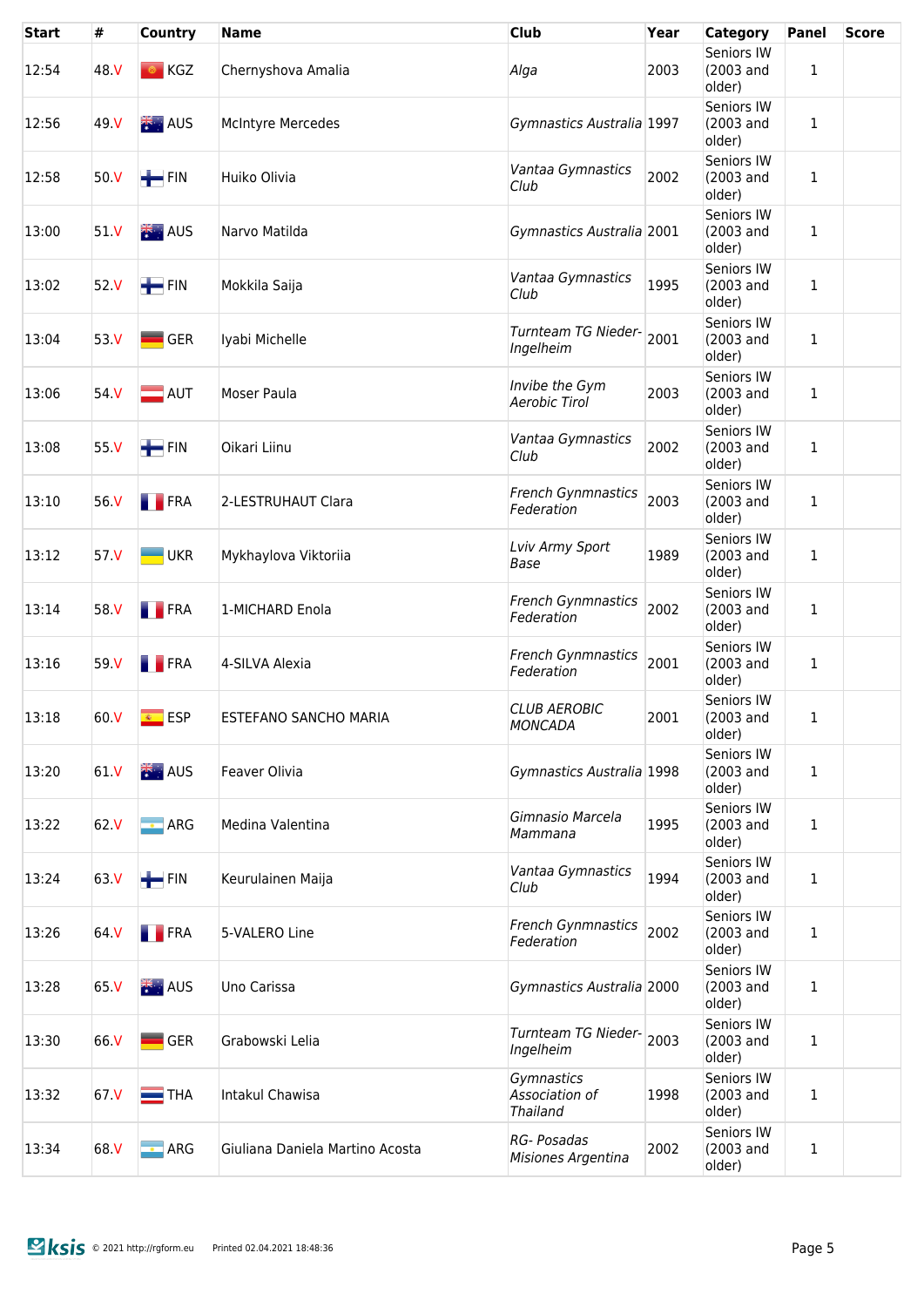| <b>Start</b> | #     | <b>Country</b>      | Name          | <b>Club</b>            | Year | <b>Category</b>                              | Panel | <b>Score</b> |
|--------------|-------|---------------------|---------------|------------------------|------|----------------------------------------------|-------|--------------|
| 13:36        | 69. V | <b>XXXXXXXXXXXX</b> | AUS Aerodance | Gymnastics Australia 0 |      | Seniors<br>Aero Dance<br>(2003 and<br>older) |       |              |

# Rotation 3

#### **2021/04/05 13:48**

| <b>Start</b> | #               | Country                  | <b>Name</b>                 | <b>Club</b>                                    | Year | Category                   | Panel        | <b>Score</b> |
|--------------|-----------------|--------------------------|-----------------------------|------------------------------------------------|------|----------------------------|--------------|--------------|
| 13:48        | 1 <sub>V</sub>  | <b>FRA</b>               | CANLER ALIX                 | <b>AMGA</b>                                    | 2008 | AG 1 IW<br>$(2007 - 2009)$ | 1            |              |
| 13:50        | 2.V             | 米· AUS                   | Chalabov Angelina           | Gymnastics Australia                           | 2009 | AG 1 IW<br>$(2007 - 2009)$ | 1            |              |
| 13:52        | 3. V            | $=$ LTU                  | Sarkaite Juste              | Gymnastics studio<br>Olympia                   | 2007 | AG 1 IW<br>$(2007 - 2009)$ | 1            |              |
| 13:54        | 4. V            | $\blacksquare$ AUT       | Klug Emma                   | Gitti-City-Gymnastics<br>Stockerau             | 2008 | AG 1 IW<br>$(2007 - 2009)$ | $\mathbf{1}$ |              |
| 13:56        | 5. V            | <b>FRA</b>               | anguerin Clara              | Association Gymnique de<br>Choisy le Roi       | 2007 | AG 1 IW<br>$(2007 - 2009)$ | 1            |              |
| 13:58        | 6. V            | <b>FRA</b>               | Leonard Lucile              | Coquelicot Toulouse<br>Gymnastique (CTGYM)     | 2007 | AG 1 IW<br>$(2007 - 2009)$ | 1            |              |
| 14:00        | 7 <sub>N</sub>  | $=$ LTU                  | Dumbraite Goda              | Gymnastics studio<br>Olympia                   | 2007 | AG 1 IW<br>$(2007 - 2009)$ | 1            |              |
| 14:02        | 8.V             | $\blacksquare$ AUT       | Wieser Lia                  | SAB Brixlegg Aerobic Tirol 2008                |      | AG 1 IW<br>$(2007 - 2009)$ | 1            |              |
| 14:04        | 9V              | GER                      | <b>Both Annelie</b>         | <b>Blau-Weiß Buchholz</b>                      | 2009 | AG 1 IW<br>$(2007 - 2009)$ | 1            |              |
| 14:06        | 10. V           | ◎ KGZ                    | lugai lana                  | Alga                                           | 2009 | AG 1 IW<br>$(2007 - 2009)$ | 1            |              |
| 14:08        | 11V             | $\blacksquare$ AUT       | Kastl Anne-Sophie           | Oberösterreichischer<br>Fachverband für Turnen | 2007 | AG 1 IW<br>$(2007 - 2009)$ | 1            |              |
| 14:10        | 12.V            | ◎ KGZ                    | Zhenishbekova Medina        | Alga                                           | 2007 | AG 1 IW<br>$(2007 - 2009)$ | $\mathbf{1}$ |              |
| 14:12        | 13 <sub>V</sub> | <b>GER</b>               | Nguyen Lan Anh              | <b>ATV Eisenberg</b>                           | 2009 | AG 1 IW<br>$(2007 - 2009)$ | 1            |              |
| 14:14        | 14V             | $+$ FIN                  | Komu Viivi                  | VaVo Finland                                   | 2007 | AG 1 IW<br>$(2007 - 2009)$ | 1            |              |
| 14:16        | 15 <sub>N</sub> | $\blacksquare$ LTU       | Martisiute Mintara          | GC "Vivet"                                     | 2009 | AG 1 IW<br>$(2007 - 2009)$ | $\mathbf{1}$ |              |
| 14:18        | 16V             | $\blacksquare$ AUT       | Riedl Leona                 | Gitti-City-Gymnastics<br>Stockerau             | 2009 | AG 1 IW<br>$(2007 - 2009)$ | $\mathbf 1$  |              |
| 14:20        | 17 <sub>V</sub> | <b>FRA</b>               | <b>SCHEAFFER Clémentine</b> | AEB Gym Chambéry                               | 2008 | AG 1 IW<br>$(2007 - 2009)$ | 1            |              |
| 14:22        | 18 V            | $\blacksquare$ AUT       | <b>Entner Zoe</b>           | SAB Brixlegg Aerobic Tirol 2009                |      | AG 1 IW<br>$(2007 - 2009)$ | $\mathbf{1}$ |              |
| 14:24        | 19 <sub>V</sub> | $\blacksquare$ FRA       | <b>MANUSE Mia</b>           | AEB Gym Chambéry                               | 2008 | AG 1 IW<br>$(2007 - 2009)$ | $\mathbf 1$  |              |
| 14:26        | 20. V           | $\blacksquare$ FIN       | Pelkonen Jutta              | TuUL                                           | 2007 | AG 1 IW<br>$(2007 - 2009)$ | 1            |              |
| 14:28        | 21V             | $\bullet$ KGZ            | Arstanalyeva Akmaanai       | Alga                                           | 2008 | AG 1 IW<br>$(2007 - 2009)$ | 1            |              |
| 14:30        | 22 <sub>N</sub> | $\blacksquare$ AUT       | Rausch Emma                 | Gitti-City-Gymnastics<br>Stockerau             | 2009 | AG 1 IW<br>$(2007 - 2009)$ | 1            |              |
| 14:32        | 23. V           | $\overline{\bullet}$ ESP | <b>INGLADA FONT ARIADNA</b> | CLUB AEROBIC MONCADA 2008                      |      | AG 1 IW<br>$(2007 - 2009)$ | 1            |              |
| 14:34        | 24 V            | $\blacksquare$ FIN       | Haapanen Heta               | TuUL                                           | 2007 | AG 1 IW<br>$(2007 - 2009)$ | 1            |              |
| 14:36        | 25 V            | <b>FRA</b>               | LEVEUGLE LILI               | <b>AMGA</b>                                    | 2009 | AG 1 IW<br>$(2007 - 2009)$ | 1            |              |
| 14:38        | 26. V           | 米· AUS                   | McKibben Skye               | Gymnastics Australia                           | 2008 | AG 1 IW<br>$(2007 - 2009)$ | 1            |              |
| 14:40        | 27 <sub>V</sub> | $\blacksquare$ AUT       | Zöhrer Lea                  | Gitti-City-Gymnastics<br>Stockerau             | 2008 | AG 1 IW<br>$(2007 - 2009)$ | $\mathbf 1$  |              |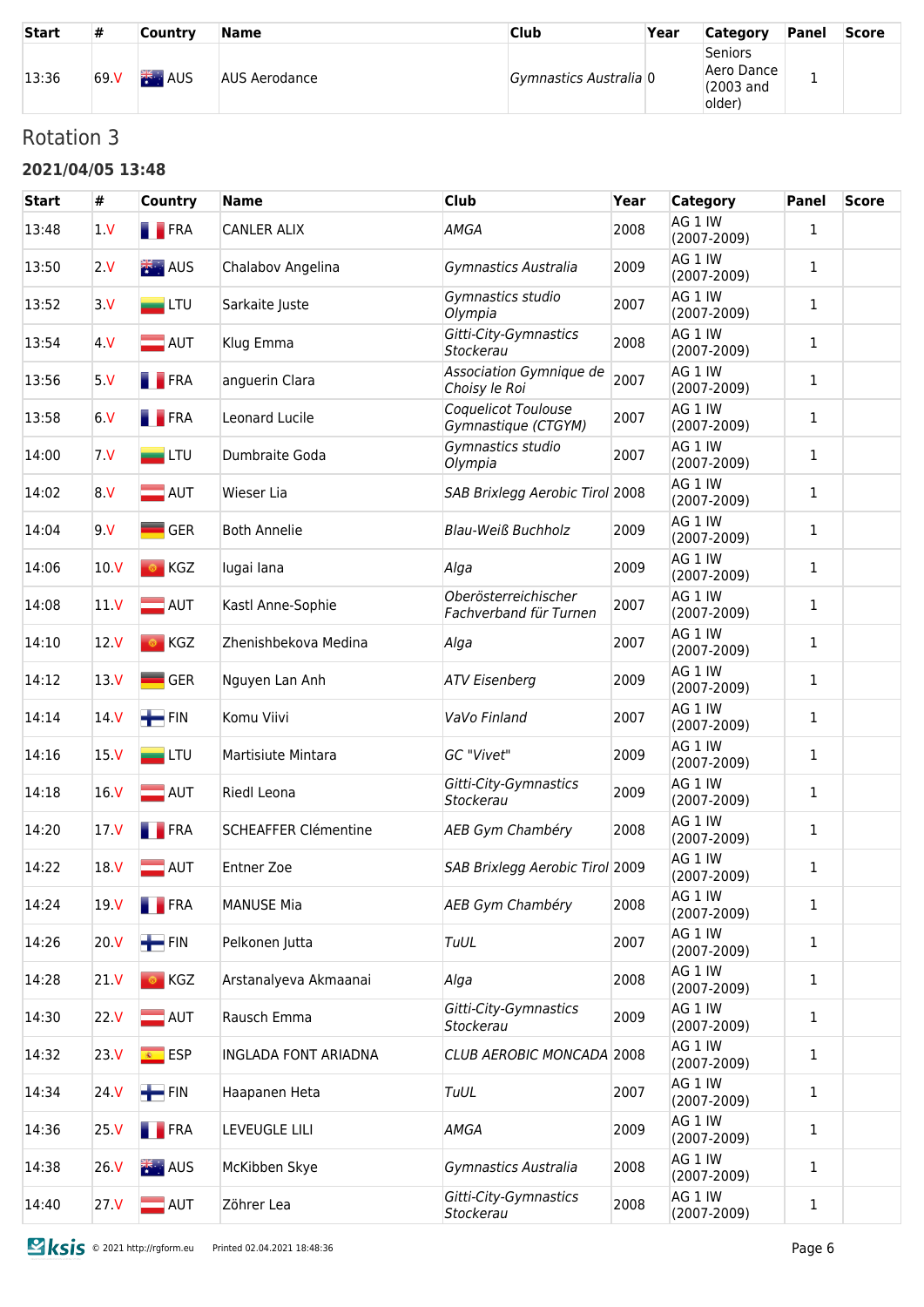| Start | #               | Country                  | <b>Name</b>              | Club                                       | Year | <b>Category</b>            | <b>Panel</b> | <b>Score</b> |
|-------|-----------------|--------------------------|--------------------------|--------------------------------------------|------|----------------------------|--------------|--------------|
| 14:42 | 28 V            | <b>FRA</b>               | LOEULLIER ROMY           | <b>AMGA</b>                                | 2009 | AG 1 IW<br>$(2007 - 2009)$ | 1            |              |
| 14:44 | 29. V           | $\equiv$ THA             | Ruffolo Serena           | Bangkok Gymnastics Club 2009               |      | AG 1 IW<br>$(2007 - 2009)$ | 1            |              |
| 14:46 | 30. V           | <b>GER</b>               | Fuchs Maivi              | <b>Blau-Weiß Buchholz</b>                  | 2009 | AG 1 IW<br>$(2007 - 2009)$ | $\mathbf{1}$ |              |
| 14:48 | 31 V            | <b>FRA</b>               | PEREIRA Ambre            | <b>Stade Clermontoins</b>                  | 2007 | AG 1 IW<br>$(2007 - 2009)$ | $\mathbf{1}$ |              |
| 14:50 | 32.V            | $\overline{\bullet}$ ESP | MONTERO NUÑEZ VEGA       | CLUB AEROBIC MONCADA 2009                  |      | AG 1 IW<br>$(2007 - 2009)$ | 1            |              |
| 14:52 | 33 <sub>N</sub> | $\blacksquare$ AUT       | Lederer Marissa          | Gitti-City-Gymnastics<br>Stockerau         | 2009 | AG 1 IW<br>$(2007 - 2009)$ | 1            |              |
| 14:54 | 34 V            | $\blacksquare$ FIN       | Björkvist Ella           | TuUL                                       | 2008 | AG 1 IW<br>$(2007 - 2009)$ | 1            |              |
| 14:56 | 35 V            | <b>FRA</b>               | <b>THULLIEZ INES</b>     | <b>AMGA</b>                                | 2009 | AG 1 IW<br>$(2007 - 2009)$ | 1            |              |
| 14:58 | 36 V            | $\equiv$ THA             | SITTIVERAKUL VALUNRUS    | <b>Bangkok Gymnastics Club 2008</b>        |      | AG 1 IW<br>$(2007 - 2009)$ | 1            |              |
| 15:00 | 37 V            | $H$ FIN                  | Kautto Milja             | VaVo Finland                               | 2008 | AG 1 IW<br>$(2007 - 2009)$ | 1            |              |
| 15:02 | 38.V            | <b>FRA</b>               | <b>JONDA CLEA</b>        | <b>AMGA</b>                                | 2007 | AG 1 IW<br>$(2007 - 2009)$ | 1            |              |
| 15:04 | 39 V            | <b>FRA</b>               | <b>CHARBUILLET Chloé</b> | AEB Gym Chambéry                           | 2007 | AG 1 IW<br>$(2007 - 2009)$ | 1            |              |
| 15:06 | 40.V            | $\blacksquare$ AUT       | <b>Eberharter Sina</b>   | SAB Brixlegg Aerobic Tirol 2007            |      | AG 1 IW<br>$(2007 - 2009)$ | 1            |              |
| 15:08 | 41 V            | CZE                      | Fryaufová Anežka         | A-styl Liberec                             | 2008 | AG 1 IW<br>$(2007 - 2009)$ | 1            |              |
| 15:10 | 42 V            | $\boxed{\cdot}$ ARG      | Slavin Luciana           | Gimnasio Marcela<br>Mammana                | 0    | AG 1 IW<br>$(2007 - 2009)$ | 1            |              |
| 15:12 | 43 V            | CZE                      | Urválková Laura          | Sport Aerobic Liberec                      | 2008 | AG 1 IW<br>$(2007 - 2009)$ | 1            |              |
| 15:14 | 44 V            | $\blacksquare$ FIN       | Vahteristo Meri          | VaVo Finland                               | 2008 | AG 1 IW<br>$(2007 - 2009)$ | 1            |              |
| 15:16 | 45 V            | <b>FRA</b>               | <b>Stanton Lise</b>      | Coquelicot Toulouse<br>Gymnastique (CTGYM) | 2009 | AG 1 IW<br>$(2007 - 2009)$ | 1            |              |
| 15:18 | 46 V            | <b>FRA</b>               | <b>SAMOY MARGAUX</b>     | <b>AMGA</b>                                | 2009 | AG 1 IW<br>$(2007 - 2009)$ | 1            |              |
| 15:20 | 47 V            | $\blacksquare$ AUT       | Wild Katharina           | Gitti-City-Gymnastics<br>Stockerau         | 2007 | AG 1 IW<br>$(2007 - 2009)$ | 1            |              |
| 15:22 | 48 V            | CZE                      | Uchytilová Veronika      | Sport Aerobic Liberec                      | 2008 | AG 1 IW<br>$(2007 - 2009)$ | 1            |              |
| 15:24 | 49 V            | $\blacksquare$ AUT       | Da Silva Moura Luisa     | Gitti-City-Gymnastics<br>Stockerau         | 2008 | AG 1 IW<br>$(2007 - 2009)$ | 1            |              |
| 15:26 | 50 <sub>N</sub> | CZE                      | Fabiková Patricie        | A-styl Liberec                             | 2007 | AG 1 IW<br>$(2007 - 2009)$ | 1            |              |
| 15:28 | 51 V            | $=$ LTU                  | Lisauskaite Maja         | Gymnastics studio<br>Olympia               | 2008 | AG 1 IW<br>$(2007 - 2009)$ | 1            |              |
| 15:30 | 52 V            | $\blacksquare$ FIN       | Alimyllymaa Julia        | VaVo Finland                               | 2007 | AG 1 IW<br>$(2007 - 2009)$ | 1            |              |
| 15:32 | 53 V            | <mark>⊛ ESP</mark>       | SANCHEZ MARTI JARA       | CLUB AEROBIC MONCADA 2007                  |      | AG 1 IW<br>$(2007 - 2009)$ | 1            |              |
| 15:34 | 54 V            | $\equiv$ AUT             | Rekic Annika             | SAB Brixlegg Aerobic Tirol 2009            |      | AG 1 IW<br>$(2007 - 2009)$ | 1            |              |
| 15:36 | 55 V            | ◎ KGZ                    | Mamasharipova Nurgul     | Alga                                       | 2007 | AG 1 IW<br>$(2007 - 2009)$ | 1            |              |
| 15:38 | 56 V            | $\blacksquare$ FIN       | Sirviö Jade              | TuUL                                       | 2007 | AG 1 IW<br>$(2007 - 2009)$ | 1            |              |
| 15:40 | 57 V            | 米· AUS                   | Diachenko Hillary        | Gymnastics Australia                       | 2008 | AG 1 IW<br>$(2007 - 2009)$ | 1            |              |
| 15:42 | 58 V            | $\blacksquare$ ARG       | Abril Leguizamon         | <b>RG- Posadas Misiones</b><br>Argentina   | 2008 | AG 1 IW<br>$(2007 - 2009)$ | 1            |              |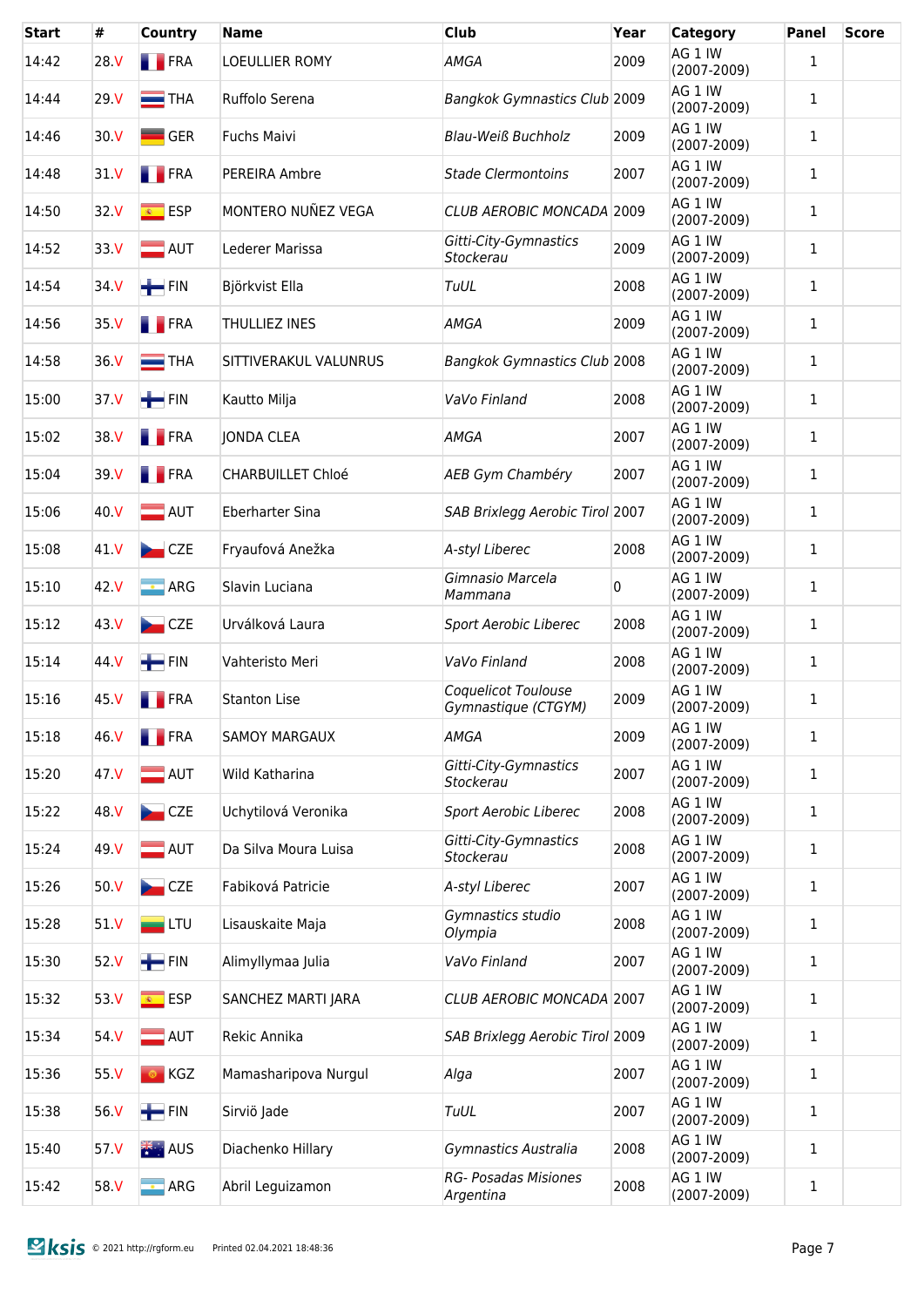| <b>Start</b> | #               | Country                  | <b>Name</b>                                            | <b>Club</b>                                  | Year | <b>Category</b>                  | <b>Panel</b> | <b>Score</b> |
|--------------|-----------------|--------------------------|--------------------------------------------------------|----------------------------------------------|------|----------------------------------|--------------|--------------|
| 15:44        | 59 V            | $\blacksquare$ FIN       | Ketola, Ketola, Nysten                                 | VaVo Finland                                 | 0    | AG 1 Trio<br>$(2007 - 2009)$     | $\mathbf{1}$ |              |
| 15:46        | 60.V            | $\blacksquare$ LTU       | TRIO AG1 ILIUZIJA                                      | AG club ILIUZIJA                             | 0    | AG 1 Trio<br>$(2007 - 2009)$     | $\mathbf{1}$ |              |
| 15:48        | 61 V            | $\overline{\bullet}$ ESP | TR CAM (ISAAC - VEGA - ARIADNA) CLUB AEROBIC MONCADA 0 |                                              |      | AG 1 Trio<br>$(2007 - 2009)$     | $\mathbf{1}$ |              |
| 15:50        | 62 <sub>N</sub> | <b>B</b> MEX             | Mex Trio 2                                             | <b>CAAAN Sportex</b>                         | 0    | AG 1 Trio<br>$(2007 - 2009)$     | 1            |              |
| 15:52        | 63.V            | CZE                      | <b>TRIO CZE</b>                                        | A-styl Liberec                               | 0    | AG 1 Trio<br>$(2007 - 2009)$     | 1            |              |
| 15:54        | 64 V            | $\blacksquare$ FIN       | Alimyllymaa, Hällström,<br>Vahteristo                  | VaVo Finland                                 | 0    | AG 1 Trio<br>$(2007 - 2009)$     | 1            |              |
| 15:56        | 65 V            | $\blacksquare$ AUT       | Gitti-City-Gymnastics Stockerau 1                      | Gitti-City-Gymnastics<br>Stockerau           | 0    | AG 1 Trio<br>$(2007 - 2009)$     | 1            |              |
| 15:58        | 66 V            | $\blacksquare$ FIN       | Björkqvist, Korpela, Sirviö                            | TuUL                                         | 0    | AG 1 Trio<br>$(2007 - 2009)$     | 1            |              |
| 16:00        | 67 V            | <b>T</b> FRA             | CECCONI/MANUSE/SCHEAFFER                               | AEB Gym Chambéry                             | 0    | AG 1 Trio<br>$(2007 - 2009)$     | 1            |              |
| 16:02        | 68 V            | $\blacksquare$ AUT       | TRIO 1 Tirol                                           | SAB Brixlegg Aerobic Tirol 0                 |      | AG 1 Trio<br>$(2007 - 2009)$     | 1            |              |
| 16:04        | 69 V            | <b>FRA</b>               | AMGA AG1 TRIO2                                         | <b>AMGA</b>                                  | 0    | AG 1 Trio<br>$(2007 - 2009)$     | 1            |              |
| 16:06        | 70 V            | $\blacksquare$ FIN       | Helander, Järvinen, Pelkonen                           | <b>TuUL</b>                                  | 0    | AG 1 Trio<br>$(2007 - 2009)$     | 1            |              |
| 16:08        | 71 V            | $\blacksquare$ AUT       | Gitti-City-Gymnastics Stockerau 2                      | Gitti-City-Gymnastics<br>Stockerau           | 0    | AG 1 Trio<br>$(2007 - 2009)$     | 1            |              |
| 16:10        | 72 V            | <b>B</b> MEX             | Mex Trio                                               | <b>CAAAN Sportex</b>                         | 0    | AG 1 Trio<br>$(2007 - 2009)$     | 1            |              |
| 16:12        | 73 V            | $\blacksquare$ FIN       | Haataja, Heikkilä, Romaniv                             | VaVo Finland                                 | 0    | AG 1 Trio<br>$(2007 - 2009)$     | 1            |              |
| 16:14        | 74 V            | $\equiv$ THA             | Trio                                                   | Bangkok Gymnastics Club 0                    |      | AG 1 Trio<br>$(2007 - 2009)$     | 1            |              |
| 16:16        | 75 V            | <b>FRA</b>               | 2-THOMASI LUXIN Lerry                                  | <b>French Gynmnastics</b><br>Federation      | 2000 | Seniors IM (2003<br>and older)   | 1            |              |
| 16:18        | 76 V            | $\equiv$ THA             | Jiumsukjai Chanokpon                                   | <b>Gymnastics Association</b><br>of Thailand | 2002 | Seniors IM (2003<br>and older)   | 1            |              |
| 16:20        | 77 V            | <b>GER</b>               | Engel Paul                                             | Turnteam TG Nieder-<br>Ingelheim             | 1996 | Seniors IM (2003<br>and older)   | 1            |              |
| 16:22        | 78.V            | <mark>⊛ ESP</mark>       | <b>GRANELL CALVO PAU</b>                               | CLUB AEROBIC MONCADA 2001                    |      | Seniors IM (2003<br>and older)   | 1            |              |
| 16:24        | 79 V            | <b>FRA</b>               | 1-ORTA David                                           | <b>French Gynmnastics</b><br>Federation      | 1988 | Seniors IM (2003<br>and older)   | 1            |              |
| 16:26        | 80 V            | <b>FRA</b>               | FRA MP1 S                                              | <b>French Gynmnastics</b><br>Federation      | 0    | Seniors MP (2003<br>and older)   | 1            |              |
| 16:28        | 81 V            | <mark>⊛ ESP</mark>       | MP SPAIN (GRANELL-ESTEFANO)                            | CLUB AEROBIC MONCADA 0                       |      | Seniors MP (2003<br>and older)   | 1            |              |
| 16:30        | 82 V            | $=$ LTU                  | SEN MP KTU                                             | Kaunas University of<br>Technology           | 0    | Seniors MP (2003<br>and older)   | 1            |              |
| 16:32        | 83.V            | <b>FRA</b>               | FRA MP2 S                                              | <b>French Gynmnastics</b><br>Federation      | 0    | Seniors MP (2003<br>and older)   | 1            |              |
| 16:34        | 84 V            | $\blacksquare$ ARG       | Gimnasio Marcela Mammana                               | Gimnasio Marcela<br>Mammana                  | 0    | Seniors MP (2003<br>and older)   | 1            |              |
| 16:36        | 85 V            | <b>B</b> MEX             | Mex Trio                                               | <b>CAAAN Sportex</b>                         | 0    | Seniors Trio<br>(2003 and older) | 1            |              |
| 16:38        | 86 V            | <b>FRA</b>               | FRA TRIO2 S                                            | <b>French Gynmnastics</b><br>Federation      | 0    | Seniors Trio<br>(2003 and older) | 1            |              |
| 16:40        | 87 V            | <b>类:AUS</b>             | Advantage Senior Trio                                  | Gymnastics Australia                         | 0    | Seniors Trio<br>(2003 and older) | 1            |              |
| 16:42        | 88 V            | $\blacksquare$ FIN       | Keurulainen, Mokkila, Oikari                           | Vantaa Gymnastics Club                       | 0    | Seniors Trio<br>(2003 and older) | 1            |              |
| 16:44        | 89 V            | 米· AUS                   | <b>Aus Senior Trio</b>                                 | Gymnastics Australia                         | 0    | Seniors Trio<br>(2003 and older) | 1            |              |